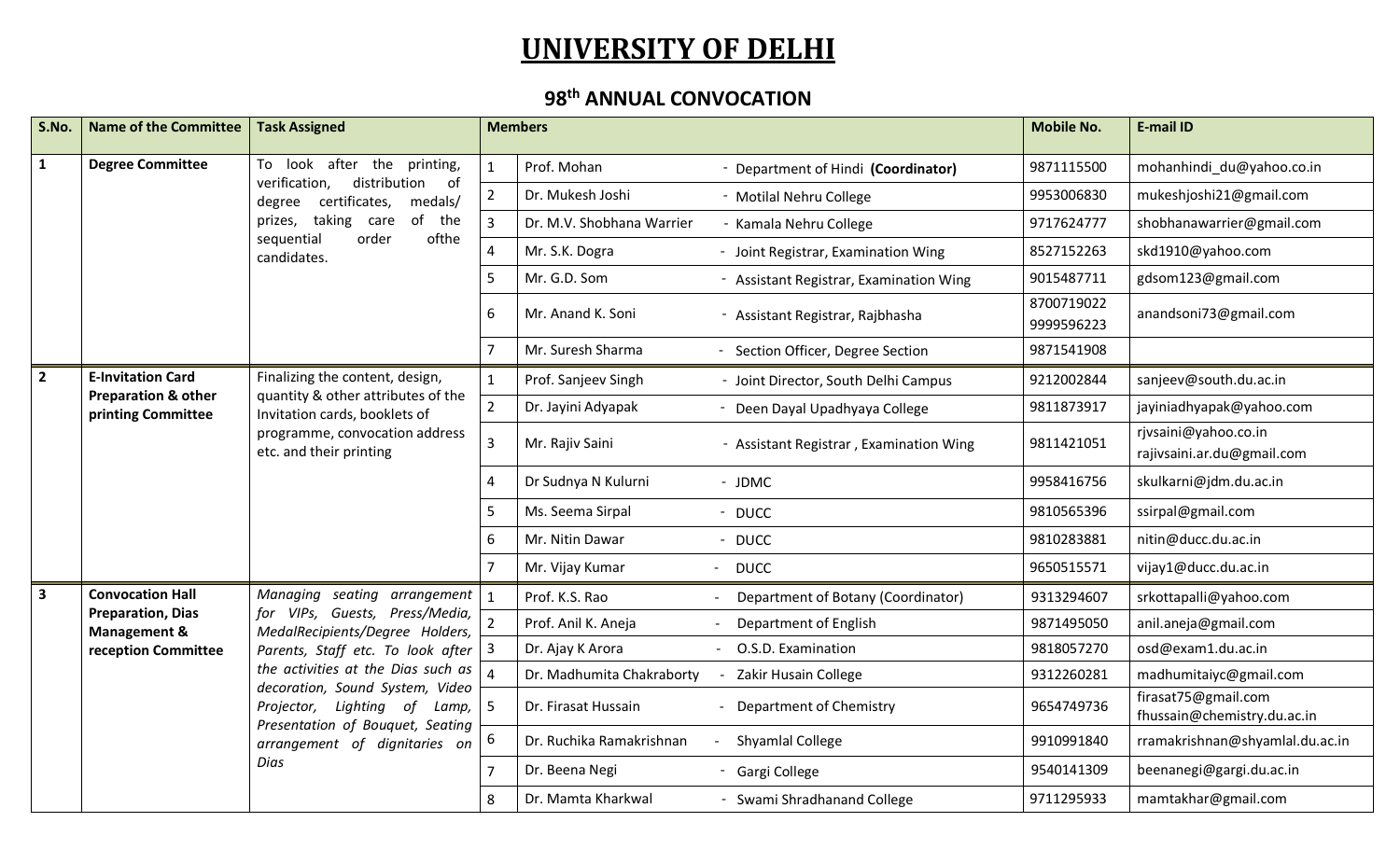|   |                                               |                                                                                                                                                | 9.                                               | Mr. Hem Chand Pandey<br>Assistant Registrar, Examination                                                               | 9711573736               | hemchandpandey@gmail.com                               |
|---|-----------------------------------------------|------------------------------------------------------------------------------------------------------------------------------------------------|--------------------------------------------------|------------------------------------------------------------------------------------------------------------------------|--------------------------|--------------------------------------------------------|
| 4 | Music/Invocation<br><b>Committee</b>          | Look after the sound system,<br>volume, placement of speakers,<br>arrangement<br>of<br>groups for<br>Vandana, National<br>Saraswati<br>Anthem. |                                                  | Dean, Faculty of Music & Fine Arts<br>Prof. Deepti Om Cherry Bhalla -<br>Committee to be constituted<br>by Dean, Music | 9810068562               | lasyangam@rediffmail.com                               |
| 5 | <b>Security/Parking</b><br><b>Committee</b>   | The committee members shall<br>work under the direct control of                                                                                |                                                  | Prof. Rajni Abbi<br>- Proctor                                                                                          | 9871203535               | proctor@du.ac.in                                       |
|   |                                               | the Proctor                                                                                                                                    | 2                                                | - Department of Anthropology<br>Dr. Manoj Kumar Singh                                                                  | 9899756887               | mksinghanthro@rediffmail.com                           |
|   |                                               |                                                                                                                                                | $\overline{3}$                                   | Dr. Anupam Jha<br>- Law Centre II                                                                                      | 9868620205               | jhaanupam@yahoo.co.in                                  |
|   |                                               |                                                                                                                                                | 4                                                | Dr. B.K. Singh<br>Department of Chemistry                                                                              | 9958308146               | singhbk@chemistry.du.ac.in                             |
|   |                                               |                                                                                                                                                | 5.                                               | Dr Sonia Kaushik<br><b>Bharati Cllege</b>                                                                              | 9911021734               | Soniakaushik2006@gmail.com                             |
| 6 | <b>Student Management</b><br><b>Committee</b> | Dealing<br>with<br>the<br>Consents,<br>arrangements and grievances of                                                                          |                                                  | Prof. N.C. Pant<br>Department of Geology (Coordinator)                                                                 | 9953781350               | pantnc@gmail.com<br>pantnc@rediffmail.com              |
|   | the students                                  | $\overline{2}$                                                                                                                                 | Prof. Mahendra Nath<br>- Department of Chemistry | 9811889357                                                                                                             | mnath@chemistry.du.ac.in |                                                        |
|   |                                               |                                                                                                                                                |                                                  | Dr. Ajay K Arora<br>- O.S.D. Examination                                                                               | 9818057270               | osd@exam1.du.ac.in                                     |
|   |                                               |                                                                                                                                                | 4                                                | Dr. Mohammad Kazim<br>- Department of Urdu                                                                             | 9868188463<br>9818543226 | kazimdu@gmail.com<br>kazim@urdu.du.ac.in               |
|   |                                               |                                                                                                                                                | 5                                                | - Atma Ram Sanatan Dharma College<br>Dr. Prasant Singh                                                                 | 9953622478               | psingh@arsd.du.ac.in                                   |
|   |                                               |                                                                                                                                                | 6                                                | Dr. Firasat Hussain<br>- Department of Chemistry                                                                       | 9654749736               | firasat75@gmail.com<br>fhussain@chemistry.du.ac.in     |
|   |                                               |                                                                                                                                                | 7                                                | Mr. Subhash Pokhariyal -<br>Jesus and Mary College                                                                     | 9871493666               | subhashpokhriyal21@gmail.com                           |
| 7 | <b>Flower Decoration</b><br><b>Committee</b>  | Decoration of stage, decoration<br>of campus                                                                                                   | $\mathbf{1}$                                     | Prof. Sudesna Majumdar<br>Department of Botany (Coordinator)                                                           | 9810190756               | smazumdar@botany.du.ac.in                              |
|   |                                               |                                                                                                                                                | $\overline{2}$                                   | Prof. K.S. Rao<br><b>Department of Botany</b><br>$\sim$                                                                | 9810078267               | srkottapalli@yahoo.com<br>srkottapalli@botany.du.ac.in |
|   |                                               |                                                                                                                                                | 3                                                | - Joint Dean of Students' Welfare<br>Prof. Mridula Gupta                                                               | 9810868230               | mridula@south.du.ac.in                                 |
|   |                                               |                                                                                                                                                | 4                                                | Dr. Ajay K Arora<br>- O.S.D. Examination                                                                               | 9818057270               | osd@exam1.du.ac.in                                     |
|   |                                               |                                                                                                                                                | 5                                                | Dr. Hema Bhandari<br>- Maitreyi College                                                                                | 9818080719               | hbhandari@maitreyi.du.ac.in                            |
|   |                                               |                                                                                                                                                | 6                                                | Dr. Beena Negi<br>- Gargi College                                                                                      | 9540141309               | beenanegi@gargi.du.ac.in                               |
|   |                                               |                                                                                                                                                | $\overline{7}$                                   | Dr. Balram Kindra<br>- Shyamlal College                                                                                | 9999001024               | balramkindra@yahoo.co.in                               |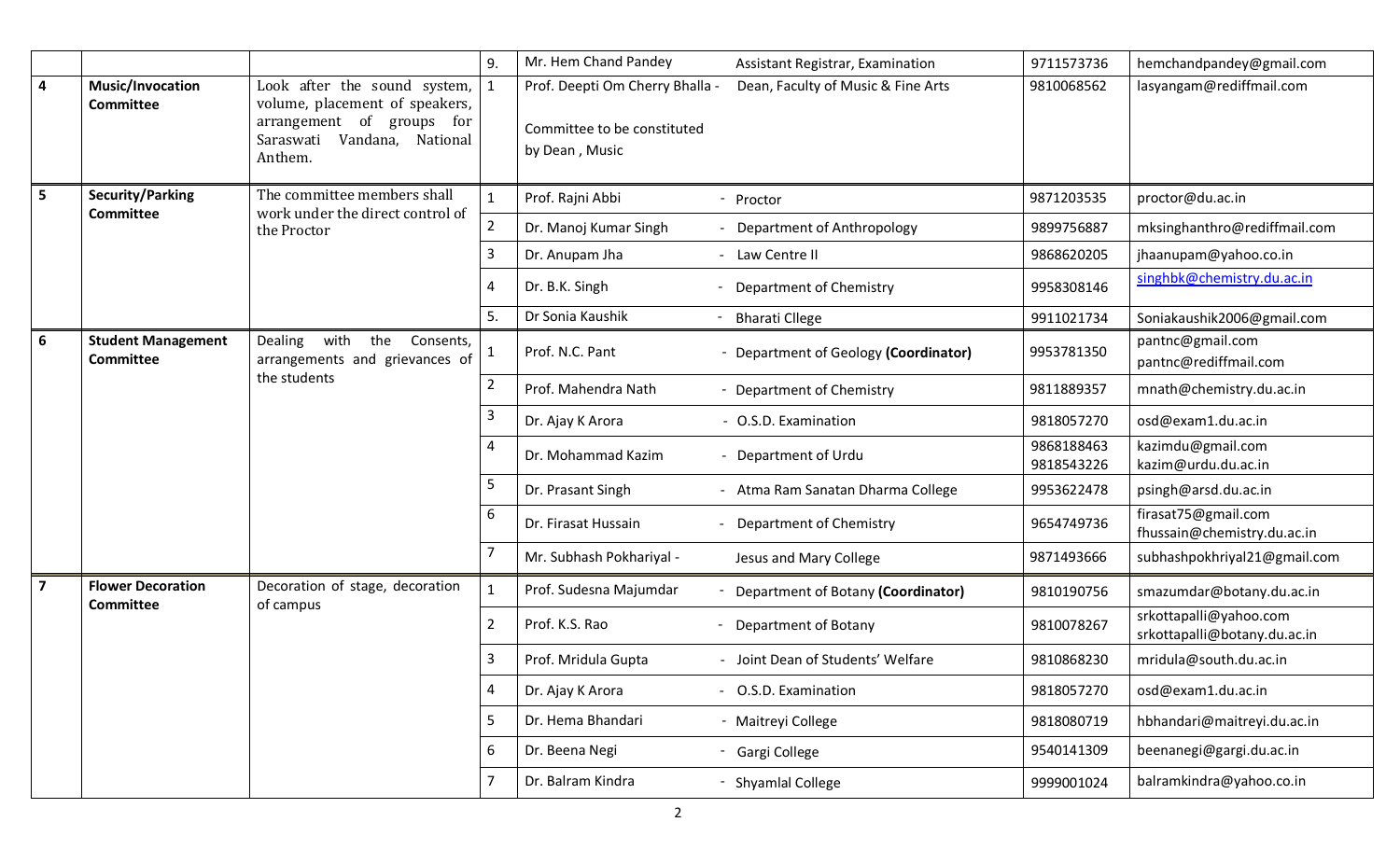|  |  | 9911805964 |  |
|--|--|------------|--|
|  |  |            |  |

| 8  | <b>Refreshment</b><br><b>Committee</b>    | Preparing the menu for high tea,<br>special needs                  | $\mathbf{1}$   | Prof. Mridula Gupta    | Joint Dean of Students' Welfare<br>(Coordinator) | 9810868230 | mridula@south.du.ac.in                                    |
|----|-------------------------------------------|--------------------------------------------------------------------|----------------|------------------------|--------------------------------------------------|------------|-----------------------------------------------------------|
|    |                                           |                                                                    | $\overline{2}$ | Dr. B.K. Singh         | - Department of Chemistry                        | 9958308146 | singhbk@chemistry.du.ac.in                                |
|    |                                           |                                                                    | 3              | Dr. Niti Agarwal       | - Shyamlal College                               | 9810391961 | nagrawal@shyamlal.du.ac.in                                |
|    |                                           |                                                                    | $\overline{4}$ | Dr. B.W. Pandey        | - Department of Geography                        | 9560525260 | bwpdsegeo@gmail.com<br>bwpandey@geography.du.ac.in        |
|    |                                           |                                                                    | 5              | Dr. Surendra Singh     | - Department of Chemistry                        | 9582554189 | ssingh1@chemistry.du.ac.in                                |
|    |                                           |                                                                    | 6              | Dr. Krishan Kumar      | - Motilal Nehru College                          | 9818906623 | krishnadu25@gmail.com<br>krishanchem@gmail.com            |
|    |                                           |                                                                    |                | Mr. Rajiv Saini        | - Assistant Registrar, Examination Wing          | 9811421051 | rjvsaini@yahoo.co.in<br>rajivsaini.ar.du@gmail.com        |
| 9  | <b>Library Committee</b>                  | Preparing the menu for high tea,<br>special needs                  | 1              | Mr. Rajesh Singh       | - University Librarian (Coordinator)             | 9811843655 | librarian@du.ac.in<br>rsingh@duls.du.ac.in                |
|    |                                           |                                                                    | $\overline{2}$ | Prof. Shailendra Kumar | Department of Library & Information Science      | 9811119395 | shail3@yahoo.com                                          |
|    |                                           |                                                                    | 3              | Prof. M. Madhusudhan   | - Department of Library & Information Science    | 9911817540 | madhumargam@gmail.com<br>mmadhusudhan@libinfosci.du.ac.in |
|    |                                           |                                                                    | $\overline{4}$ | Ms Bhawna Vashishta-   | <b>Professional Assistant</b>                    | 9811096006 | bhawnavashishtha@gmail.com                                |
| 10 | <b>Webcast and Digital</b><br>requirement | Photography, Videography, live<br>Webcast on DU portal, Wi- Fi,    |                | Prof. Sanjeev Singh    | - Director, DUCC                                 | 9212002844 | sanjeev@south.du.ac.in                                    |
|    | <b>Committee</b>                          | LEDs, preparation of CDs of the                                    | $\mathcal{P}$  | Ms. Seema Sirpal       | - DUCC                                           | 9810565396 | ssirpal@gmail.com                                         |
|    |                                           | event for<br>later distribution,<br>of<br>sessions<br>the<br>photo | 3              | Mr. Nitin Dawar        | - DUCC                                           | 9810283881 | nitin@ducc.du.ac.in                                       |
|    |                                           | medalists/unique<br>students<br>(physically challenged)            | Δ              | Mr. Vijay Kumar        | - DUCC                                           | 9650515571 | vijay1@ducc.du.ac.in                                      |
| 11 | <b>Engineering Committee</b>              | Arrangement and maintenance<br>of Chairs, Dais, Carpets etc.       | $\mathbf{1}$   | Prof. B.W. Pandey      | - Dean Works (Coordinator)                       | 9560525260 | bwpdsegeo@gmail.com<br>bwpandey@geography.du.ac.in        |
|    |                                           |                                                                    | $\overline{2}$ | Mr. Anupam Srivastava  | - University Engineer                            | 9958381113 | ue@engg.du.ac.in<br>anu_srivastava_64@yahoo.com           |
|    |                                           |                                                                    | 3              | Mr. Rajendra Singh     | - Executive Engineer                             | 9818105582 | rajendersinghdu@yahoo.co.in                               |
| 12 | <b>Purchase and</b>                       |                                                                    | 1              | Mr. Sandeep Sharma     | - Assistant Registrar, General & Procurement     | 9717061313 |                                                           |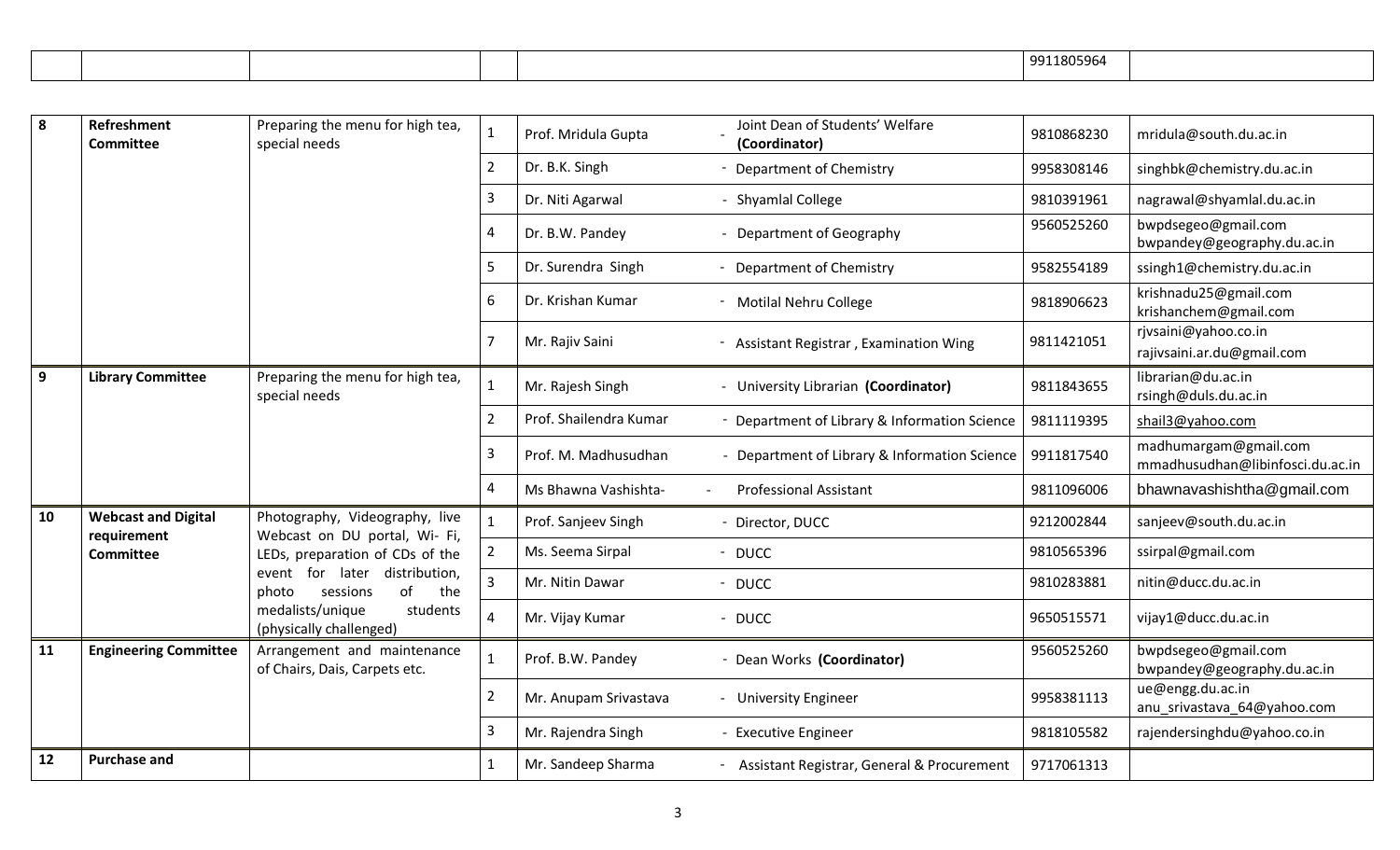|    | Procurement<br><b>Committee</b>                   |                                                                                    | 2              | Mr. Naresh Kumar             | - Assistant Registrar (Estate)          | 9811686540 | arestatedu@gmail.com                             |
|----|---------------------------------------------------|------------------------------------------------------------------------------------|----------------|------------------------------|-----------------------------------------|------------|--------------------------------------------------|
|    |                                                   |                                                                                    | 3              | Mr. Hem Chand Pandey         | Assistant Registrar, Examination        | 9711573736 | hemchandpandey@gmail.com                         |
| 13 | <b>Research Exhibition</b><br><b>Committee</b>    |                                                                                    | 1              | Prof. Ujjwal Kumar           | - Dean Research (H & HS)                | 8800788862 | ujjwalksingh@gmail.com                           |
|    |                                                   |                                                                                    | 2              | Prof. Yogendra Singh         | - Dean Research (LS)                    | 9871095673 | ysinghdu@gmail.com                               |
|    |                                                   |                                                                                    | 3              | Prof. Raj Kishore Sharma     | - Dean, Research (P & MS)               | 9910308822 | drrajksharma@yahoo.co.in                         |
|    |                                                   |                                                                                    | 4              | Dr. Mukesh Mehlawat          | Deputy Dean Research - Member Secretary | 9810642877 | mukesh0980@yahoo.com                             |
| 14 | <b>NCC Committee</b>                              | Drum beats, NCC Volunteers                                                         | 1              | Capt. Parminder Sehgal       | - Coordinator                           | 9810355020 | parmindersehgal3@gmail.com                       |
| 15 | <b>Robbing and Procession</b><br><b>Committee</b> | Organizing the list of members,<br>order of procession, Robing of                  |                | Prof. Amita Chandra          | <b>Department of Physics</b>            | 9810727849 | achandra@physics.du.ac.in                        |
|    |                                                   | dignitaries/procession members                                                     | 2              | Dr. Namita Agarwal           | - Keshav Mahavidyalaya                  | 9810294086 | namita.aggarwal@keshav.du.ac.in                  |
|    |                                                   |                                                                                    | 3              | Dr. Hema Bhandari            | - Maitreyi College                      | 9818080719 | hbhandari@maitreyi.du.ac.in                      |
|    |                                                   |                                                                                    | 4              | Dr. Prasant Singh            | - Atma Ram Sanatan Dharma College       | 9953622478 | psingh@arsd.du.ac.in                             |
|    |                                                   |                                                                                    | 5              | Dr. Mamta Kharkwal           | - Swami Shradhanand College             | 9711295933 | mamtakhar@gmail.com                              |
| 16 | <b>Anchoring Committee</b>                        | during<br>the<br>Announcements<br>programme for smooth conduct<br>of the programme |                |                              |                                         |            |                                                  |
| 17 | Coordination<br><b>Committee</b>                  |                                                                                    |                | Prof. Vivek Suneja           | - Dean, Faculty of Management Studies   | 9911429111 | viveksuneja@fms.edu                              |
|    |                                                   |                                                                                    | $\overline{2}$ | Prof. Najma Rehmani          | - Dean, Faculty of Arts                 | 9868281462 | najmar2005@yahoo.co.in<br>nrehmani@urdu.du.ac.in |
|    |                                                   |                                                                                    | 3              | Prof. Reetesh Kumar Singh    | Dean, Faculty of Commerce               | 9910970870 | rkvisen1@gmail.com                               |
|    |                                                   |                                                                                    | 4              | Prof. Shobha Sinha           | Dean, Faculty of Education              | 9818791824 | headcie2014@gmail.com<br>shsinha2016@gmail.com   |
|    |                                                   |                                                                                    | 5              | Prof. Usha Tandon            | - Dean, Faculty of Law                  | 9811136289 | dean law@du.ac.in<br>utandon26@gmail.com         |
|    |                                                   |                                                                                    | 6              | Prof. Deepti Omcherry Bhalla | Dean, Faculty of Music & Fine Arts      | 9810068562 | lasyangam@rediffmail.com                         |
|    |                                                   |                                                                                    |                | Prof. Surender Kumar         | - Dean, Faculty of Social Sciences      | 9871283064 | skumar@econdse.org                               |
|    |                                                   |                                                                                    | 8              | Prof. Ruchi Das              | - Dean, Faculty of Mathematical Science | 9891884923 | dean_mathsci@du.ac.in                            |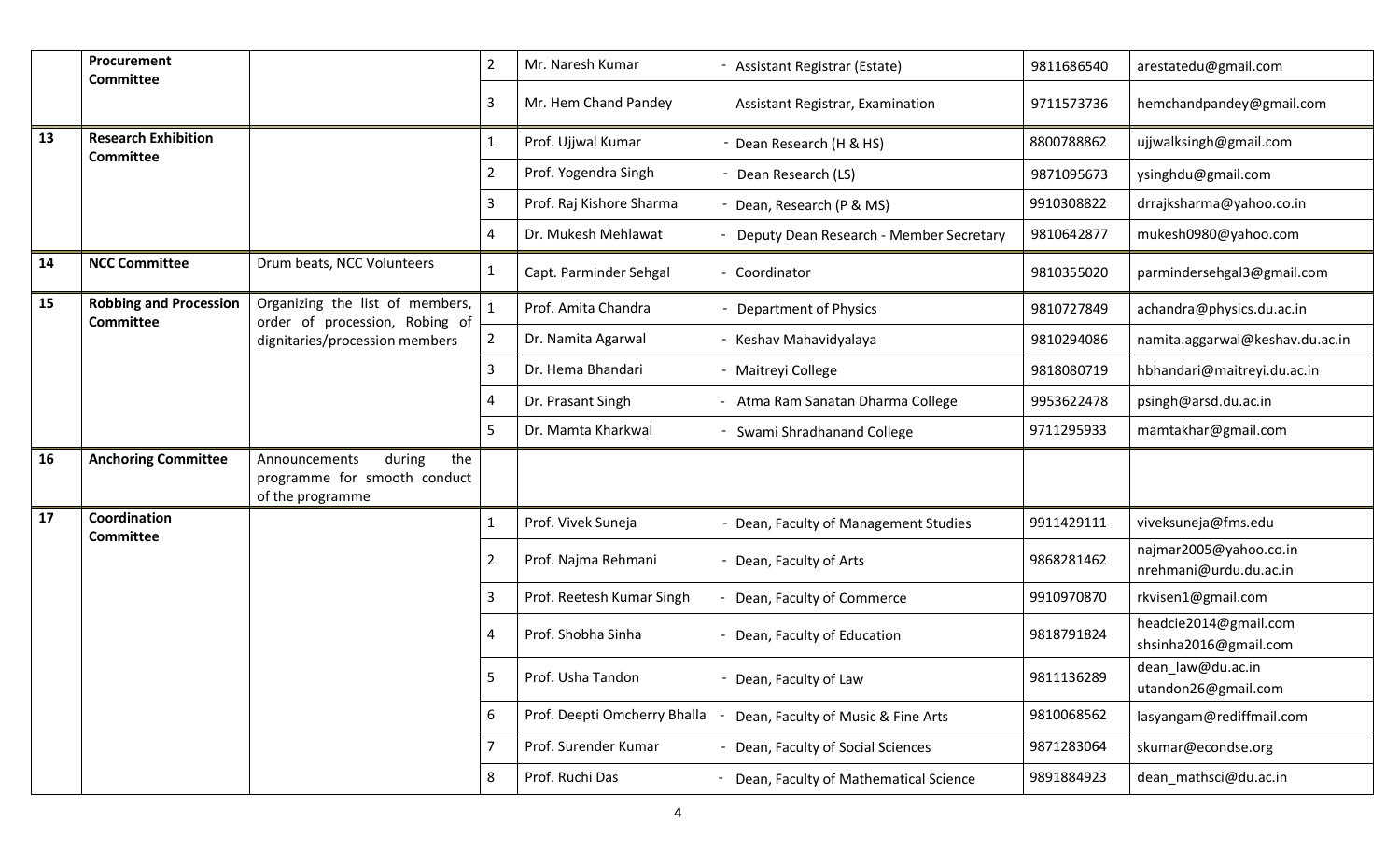|    |                           |  |                |                             |                                                                       |            | rdasmsu@gmail.com                                  |
|----|---------------------------|--|----------------|-----------------------------|-----------------------------------------------------------------------|------------|----------------------------------------------------|
|    |                           |  | 9              | Prof. Ashok K. Prasad       | - Dean, Faculty of Science                                            | 8826931666 | ashokenzyme@yahoo.com<br>dean_sci@du.ac.in         |
|    |                           |  | 10             | Prof. B.W. Pandey           | - Dean Works (Coordinator)                                            | 9560525260 | bwpdsegeo@gmail.com<br>bwpandey@geography.du.ac.in |
|    |                           |  | 11             | Prof. K. Ratnabali          | Dean, Academic Activities & Projects<br>Chairperson, Research Council | 9868033756 | ratnakratna@gmail.com                              |
|    |                           |  | 12             | Prof. Pankaj Arora          | Dean Students' Welfare                                                | 9818787576 | dsw@du.ac.in<br>pankajcie@gmail.com                |
|    |                           |  | 13             | Prof. Rajni Abbi            | - Proctor                                                             | 9871203535 | proctor@du.ac.in                                   |
|    |                           |  | 14             | Mr. Girish Ranjan           | - Finance Officer                                                     |            | finofficer@du.ac.in                                |
|    |                           |  | 15             | Dr. Anil Kumar Kalkal       | - Director, Delhi University Sports Council                           | 9811822337 | director@dusc.su.ac.in<br>akalkal.dusc@gmail.com   |
|    |                           |  | 16             | Prof. Ranjan Kumar Tripathi | Joint Dean of Colleges                                                | 8527619593 | drrktripathi09@gmail.com                           |
|    |                           |  | 17             | Prof. Payal Mago            | - Director, Campus of Open Learning                                   | 8800672600 | payal500@hotmail.com                               |
|    |                           |  | 18             | Prof. Sudeshna Mazumdar     | Secretary, Garden Committee                                           | 9810190756 | smazumdar@botany.du.ac.in                          |
|    |                           |  | 19             | Dr. Rajesh Singh            | - University Librarian                                                | 9811843655 | librarian@du.ac.in<br>rsingh@duls.du.ac.in         |
|    |                           |  | 20             | Prof. D.S. Rawat            | - Dean, Examinations-Coordinator                                      | 9810232301 | diwansrawat@gmail.com                              |
|    |                           |  | 21             | Dr. Ajay K Arora            | - OSD, Examination                                                    | 9818057270 | osd@exam1.du.ac.in                                 |
|    |                           |  | 22             | Mr. Anupam Srivastava       | - University Engineer                                                 | 9958381113 | ue@engg.du.ac.in<br>anu_srivastava_64@yahoo.com    |
|    |                           |  | 23             | Mr. S.K. Dogra              | - Joint Registrar, Examination Wing                                   | 8527152263 | skd1910@yahoo.com                                  |
| 18 | <b>Brochure Committee</b> |  | 1              | Prof. D.S. Rawat            | Dean, Examinations-Coordinator                                        | 9810232301 | diwansrawat@gmail.com                              |
|    |                           |  | $\overline{2}$ | Dr. Vikas Gupta             | - Registrar                                                           | 9810569336 | registrar@du.ac.in                                 |
|    |                           |  | 3              | Prof. K. Ratnabali          | - Dean, Academic Activities & Projects                                | 9868033756 | ratnakratna@gmail.com                              |
|    |                           |  | 4              | Prof Ravi P. Tekchandani    | - Dean, Recruitment & Promotion                                       | 9540079735 | rtekchandani@mil.du.ac.in                          |
|    |                           |  | 5              | Prof. Raj Kishore Sharma    | - Dean, Research (P & MS)                                             | 9910308822 | drrajksharma@yahoo.co.in                           |
|    |                           |  | 6              | Prof. Ujjwal Kumar          | - Dean Research (H & HS)                                              | 8800788862 | ujjwalksingh@gmail.com                             |